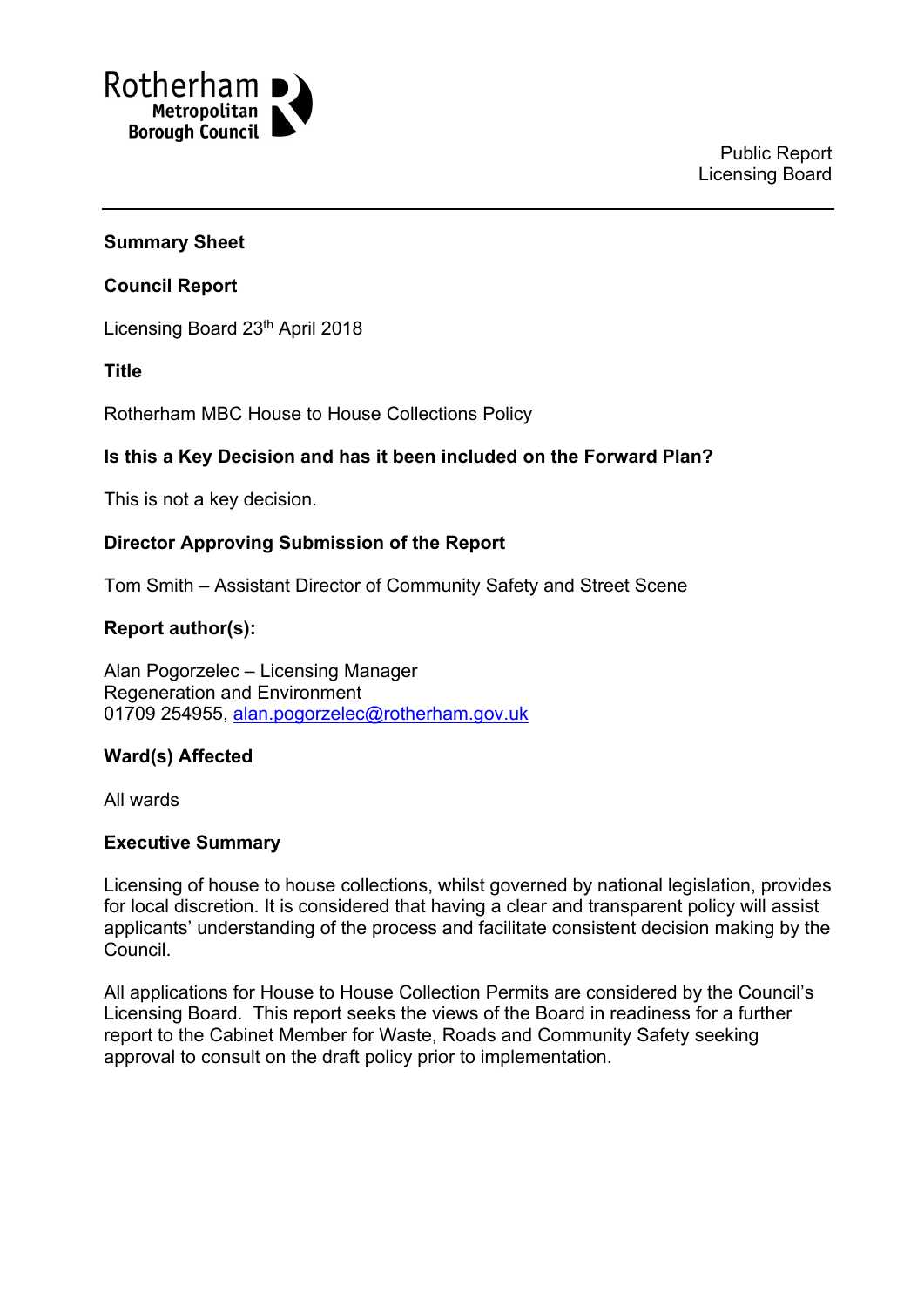### **Recommendations**

• That the Licensing Board consider the draft House to House Collections Policy and provide comment in relation to the document.

### **List of Appendices Included**

Appendix 1 - Rotherham MBC Draft House to House Collections Policy (April 2018)

### **Background Papers**

- House to House Collections Act 1939
- House to House Collections Regulations 1947

### **Consideration by any other Council Committee, Scrutiny or Advisory Panel**

This policy will require approval by the Cabinet Member for Waste, Roads and Community Safety.

### **Council Approval Required**

No.

### **Exempt from the Press and Public**

Not exempt.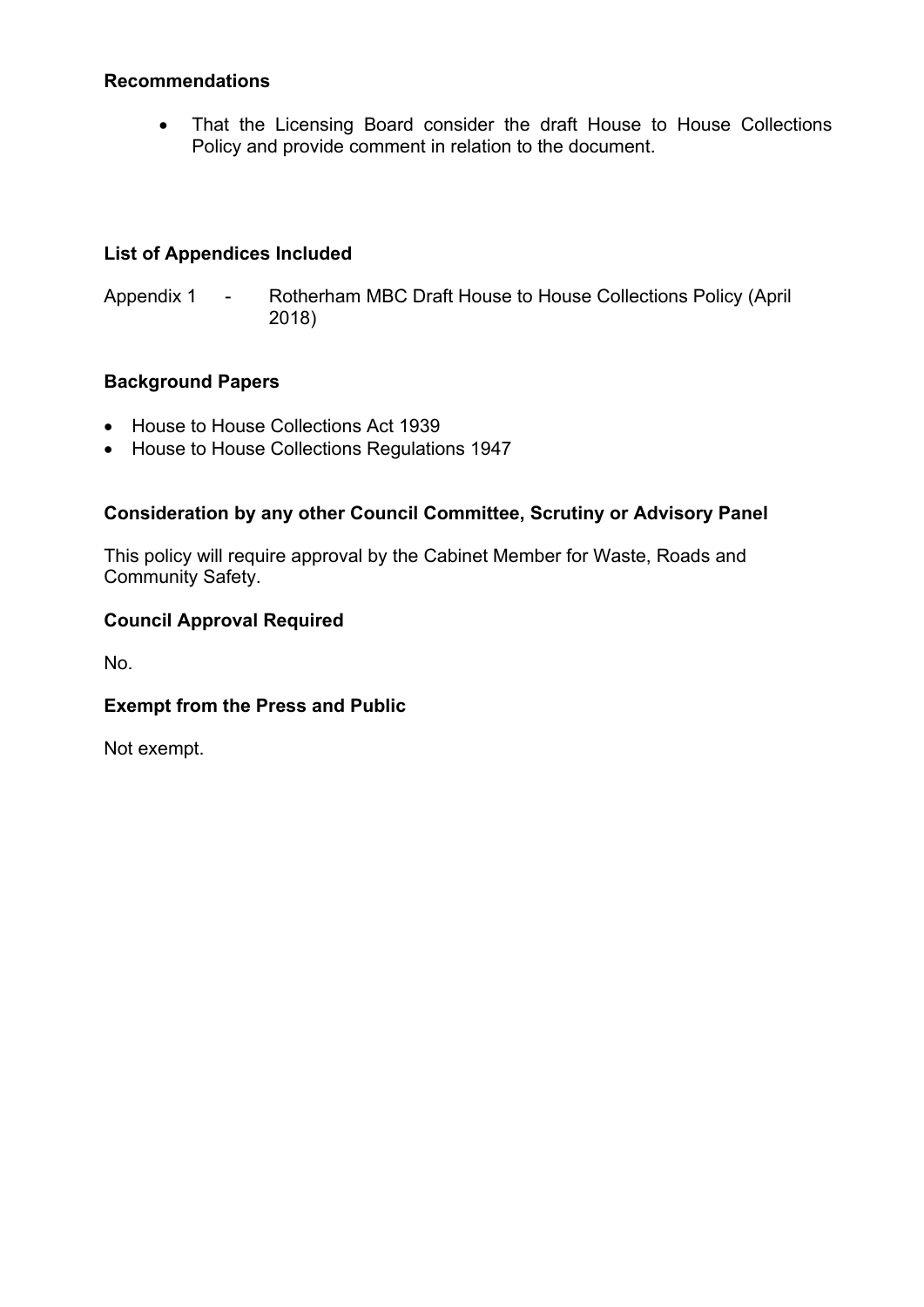# **Rotherham MBC House to House Collections Policy**

#### **1. Recommendations**

1.1 That the Licensing Board consider the draft House to House Collections Policy and provide comment in relation to the document.

### **2. Background**

- 2.1 The House to House Collections Act 1939 requires all house to house collections for a charitable purpose to be licensed by local authorities. The legislation is not adoptive and applies automatically in each local authority area.
- 2.2 The Act defines a charitable purpose as "any charitable, benevolent or philanthropic purpose, whether or not the purpose is charitable within the meaning of any rule of law".
- 2.3 A collection is defined within the Act as "an appeal to the public, made by means of visits from house to house, to give, whether for consideration or not, money or other property".
- 2.4 In order to fall within the remit of this legislation, therefore, the collection must be one that is made wholly or partly for charitable purposes whether it be the collection of money, or any other items that may subsequently be sold for money, where either the money or the items are given for charitable purposes. This would encompass collections where the promoter is collecting items for subsequent sale, such as clothing, where the promoter guarantees to remit a set percentage, or minimum amount, to charitable purposes.
- 2.5 Additionally the collection must be made by going from door to door, not from standing in the street. The collection does not necessarily have to be made by knocking on the door and making personal contact, it can equally be made by leaving envelopes or collection bags for collection on a specified date.
- 2.6 Significantly, the Act also defines a house as "including a place of business".
- 2.7 Given that the collection for charitable purposes also includes all business premises, it would also include collectors going from shop to shop, rose sellers travelling from pub to pub, and similar collections. On reflection, whilst the legislation refers to house to house collections, it would be better referred to as door to door collections.
- 2.8 The purpose of the legislation is to ensure that collectors are properly authorised, that the collections do not cause a nuisance to the public, that donations are receipted and stored in a secure way, and that the total proceeds are properly accounted for and forwarded to the appropriate charitable organisation.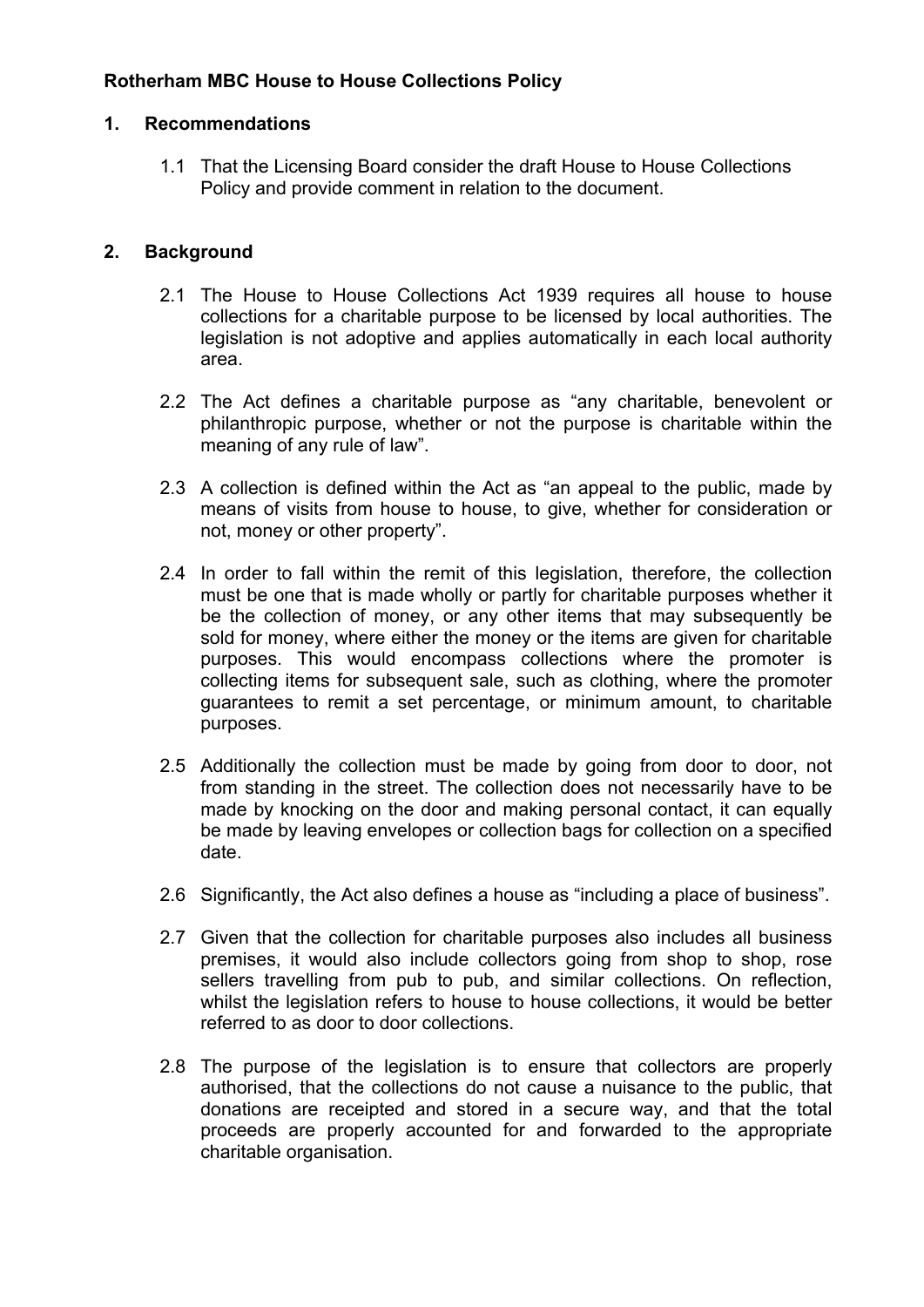- 2.9 The Secretary of State may issue an Exemption Certificate to the promoter of a collection where collections are to take place throughout the whole, or a substantial part, of England provided he/she is satisfied that the collection pursues a charitable purpose. The holder of an Exemption Certificate does not have to obtain a licence from the local authority to undertake collections, although historically promoters with Exemption Certificates notify the local authority of their planned collection dates out of courtesy.
- 2.10 Some larger charities have secured Exemption Certificates; however, most of the smaller charities operating locally do not have Exemption Certificates and, therefore, need to apply to the Council for a licence.
- 2.11 Unless persons who wish to undertake charitable collections hold an Exemption Certificate issued by the Secretary of State, it is an offence for any person to promote or make collections from door to door for charitable purposes without first obtaining a licence from the local authority.

### **3. Key Issues**

- 3.1 The draft Rotherham MBC House to House Collections Policy is attached to this report as Appendix 1.
- 3.2 It is considered that having a clear and transparent policy will assist applicants' understanding of the process and facilitate consistent decision making by the Council.
- 3.3 All applications for House to House Collection Permits are considered by the Council's Licensing Board and as such the views of the Licensing Board in relation to the policy would be extremely useful. It is expected that members of the Licensing Board would be able to draw upon their experiences in the consideration of application for permits, and provide feedback on whether they feel that the draft policy addresses and concerns that exist.
- 3.4 It is important to note however that many local and national charitable organisations rely upon the funding that is allocated to them as a result of house to house collections, and therefore the policy must strike the correct balance between ensuring that permits are only granted in appropriate circumstances and providing proportionate application criteria that do not introduce unnecessary barriers to for legitimate and wellmeaning individuals and / or organisations.
- 3.5 Following consideration of this policy by the Licensing Board, any comments / suggestions will be incorporated into the policy and a report will be prepared for consideration by the Cabinet Member for Waste, Roads and Community Safety. There will then be a period of public consultation prior to the introduction of the policy (subject to the agreement of the Council's Executive).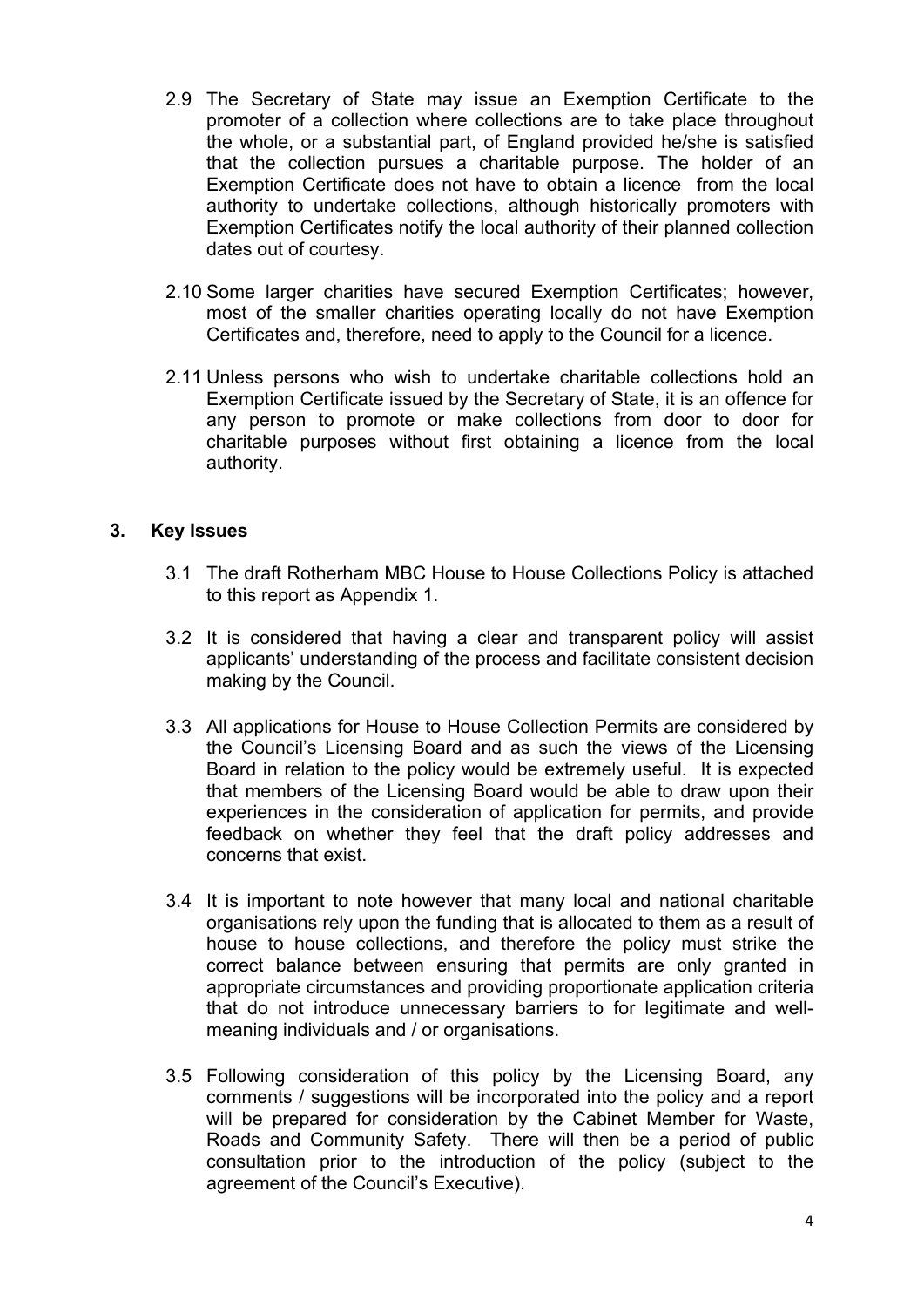# **4. Options considered and recommended proposal**

4.1 The report is for consultation only, and therefore no options / proposals are recommended.

# **5. Consultation**

- 5.1 Following consideration (and amendment) of the draft policy by the Licensing Board, further consultation will take place with the Cabinet Member for Waste, Roads and Community Safety.
- 5.2 The draft policy will then be further amended (if appropriate) and subjected to a period of public consultation.
- 5.3 Where possible, the licensing service will identify organisations / individuals that are likely to be affected by the revised policy and their views sought.

# **6. Timetable and Accountability for Implementing this Decision**

- 6.1 It is anticipated that the draft policy will be submitted to the Cabinet Member for Waste, Roads and Community Safety in July 2018.
- 6.2 Public consultation will commence following this meeting, with a view to seeking final approval of the policy towards the end of 2018.

# **7. Financial and Procurement Implications**

7.1 There are no financial or procurement implications directly associated with this report.

# **8. Legal Implications**

- 1.1 The House to House Collections Act 1939 lays down requirement in relation to House to House Collections.
- 1.2 Section 4 of the Act provides for the Secretary of State to prescribe regulations regulating the manner in which collections may be carried out, including the conduct of promoters and collectors. There is no opportunity for local authorities to prescribe additional regulations or attach licence conditions.
- 1.3 The Secretary of State published the House to House Collections Regulations 1947, subsequently amended by the House to House Collections Regulations 1963, which took effect from 29th December 1947. These regulations, included as Appendix A to the Policy, apply to all licences issued by the Council under the House to House Collection Act 1939.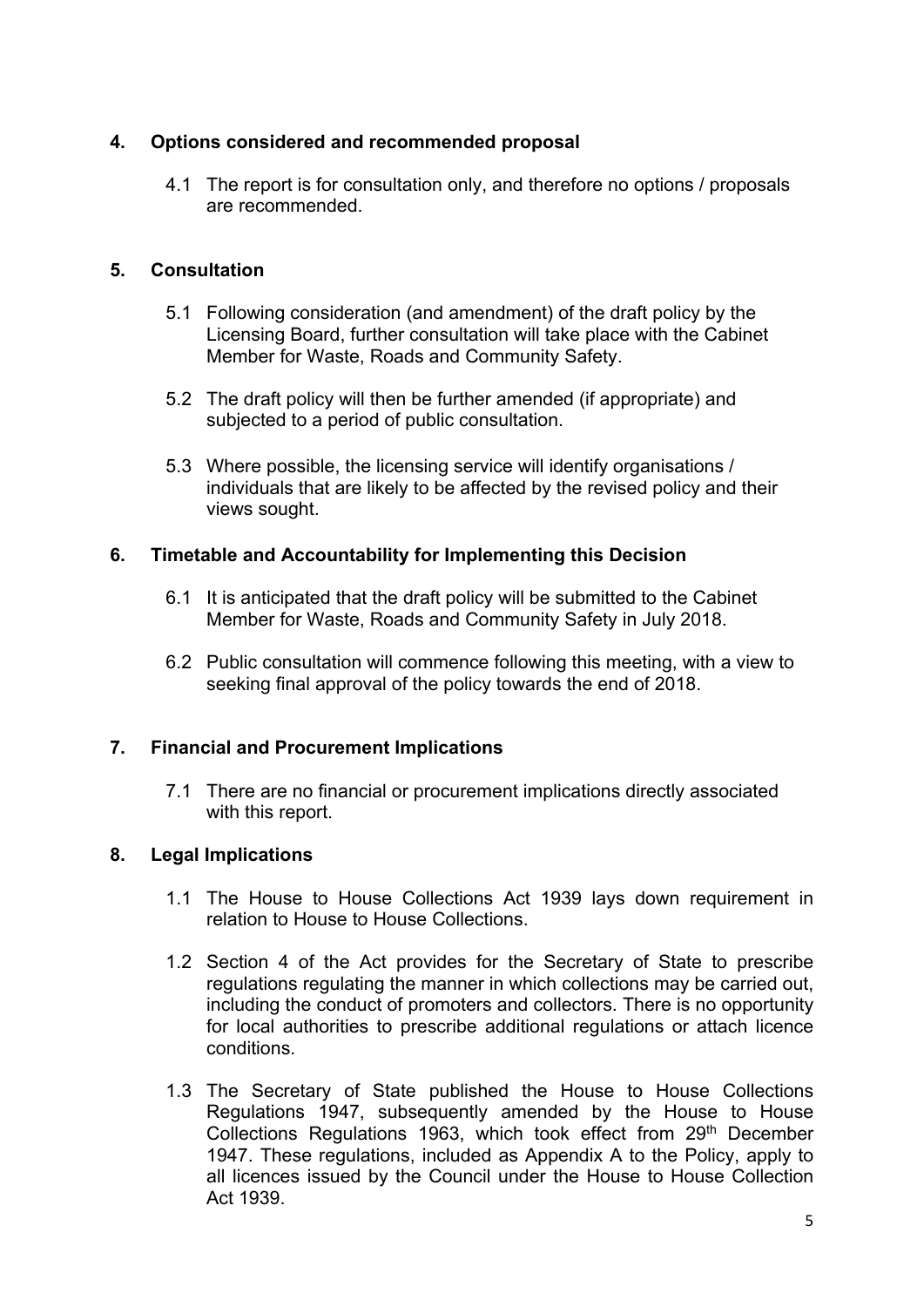- 1.4 There is no right of appeal through the courts against a decision to refuse or revoke an application, however, there is a right of appeal to the Secretary of State whose decision is final. Additionally, any decision must be reasonable as any decision could also be subject to a complaint to the Local Government Ombudsman or through a judicial review.
- 1.5 By virtue of The Local Authorities (Functions and Responsibilities) (England) Regulations 2000, the adoption of a local policy in respect of House to House collection regulation is a matter for the Council's Executive.
- 1.6 However, as the determination of applications for House to House Collection permits is the responsibility of the Council's Licensing Board, the views of the Board should be considered integral to the development of any policy regarding House to House applications.

### **2. Human Resources Implication**

2.1 There are no additional human resource implications introduced by this report.

### **3. Implications for Children and Young People and Vulnerable Adults**

- 3.1 The draft policy reinforces the statutory prohibition on individuals under the age of 16 being involved in collection activity.
- 3.2 There are no additional implications for Children, Young People or Vulnerable Adults.

# **4. Equalities and Human Rights Implications**

- 4.1 In line with the Public Sector Equality Duty, public bodies must, in the exercise of their functions, give due regard to the need to eliminate discrimination, harassment, victimisation, to advance equality of opportunity and foster good relations between those who share a protected characteristic and those who do not.
- 4.2 The proposed Policy does not place any barriers or unique requirements on any person on the grounds of ethnicity, gender, religion or any other protected characteristic. Officers work with all applicants and consent holders, where appropriate, to ensure that the Council's duty under the Equality Act 2010 is met, for example, guidance notes could be provided in other languages upon request.

# **5. Implications for Partners and Other Directorates**